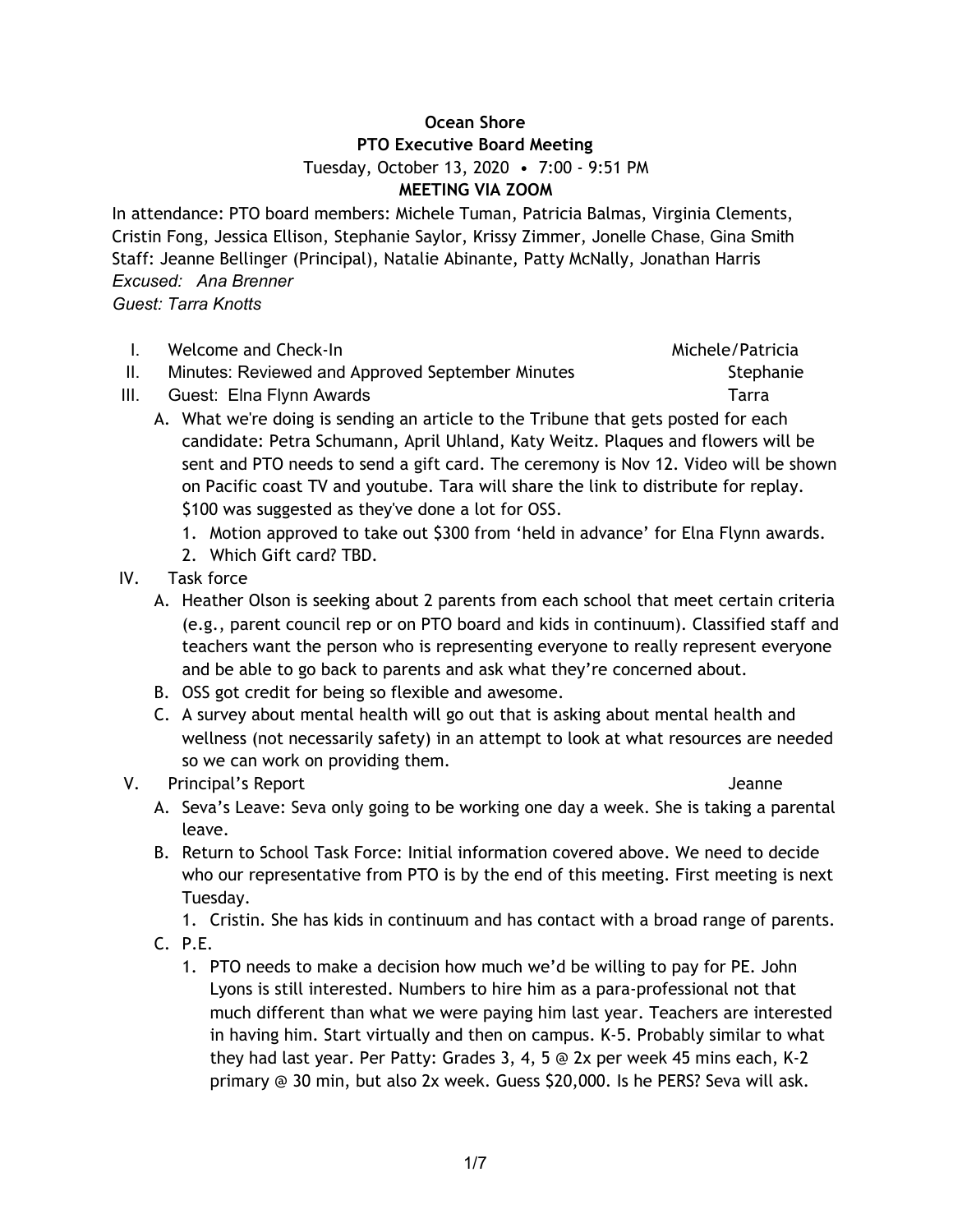- a) Patty thinks 1x would even be great in DL, and if he could do something more live and personal with them might be good and maybe better than Go Noodle.
- b) Jonathan thinks it would be good for the kids. They'd enjoy seeing him and having live interactive PE would be welcome by kids. Seva and maybe Patricia and/or Michele could be part of that discussion/call and get some more info, and then present it to the board even by email for approval. Can't consider until we know more. Issue: A teacher wouldn't get prep time because a teacher has to be present on zoom too. Is this true or false?
- D. Picture Day
	- 1. Nov 4 and 5. Logistics, safety protocols and schedule being worked out. It might be hard for parents to stick to class schedules. Maybe alphabetical makes sense instead? Jeanne/Patricia will check with Sunset Ridge. Will include FYDL. For yearbook purposes people can send in a picture if they're not comfortable taking their kids in for picture day.
- E. Tribute to Sean
	- 1. Fourth and 5th grade parents are going to be building a Día de los Muertos altar which will be outside OSS Oct 29, and for the following week and picture day. Figuring out some kind of walkway and space. People can bring stuff to leave there. Parents are setting up so maybe getting it to them by the end of next week.
	- 2. The altar won't be really reachable for passersby due to Covid concerns etc. Kids are bringing their offerings next Tuesday and then the offerings are going to sit for a few days. Then the ofrenda will be put together and wheeled in and out of the library. All the kids who had Sean were included in an email about ofrenda; FYDL included too.
		- a) Idea: Could we do a virtual ofrenda too? Concern that people are going to post pics of kids not their own. Can send stuff to Natalie so she can approve all the photos and then put them all together in something. Padlet can be linked to.

# VI. Website **Natalie**

- A. Some confusion about who to email when you want things.
	- 1. For email issues, email beccy [beccyh@gmail.com](mailto:beccyh@gmail.com) (gmail different server), if the website needs to be updated (e.g., adding alter etc.) email Natalie. If it's a flyer, then send to both.
	- 2. Bigger change is Natalie [webmaster@osspto.org](mailto:webmaster@osspto.org). Please include a detailed description of your specific needs, and as a rule allow 48hrs turn around.
- B. School board meeting link is up. Linked to the day OSS happenings.
- VII. Teacher Report/Check-In **Internal Constructs** Solution Jonathan/Patty
	- A. Jonathan wants to thank DLG for putting together Indigenous Peoples Day curriculum. He's been looking for something like that for 25 years and hasn't seen much that compares. He was impressed with Canyon and has been in touch with her this year. The video was incredible. The work was inspiring. Not much else to report. Teachers have their nose to the grindstone, introspective, not much socializing and inter-teacher discussions.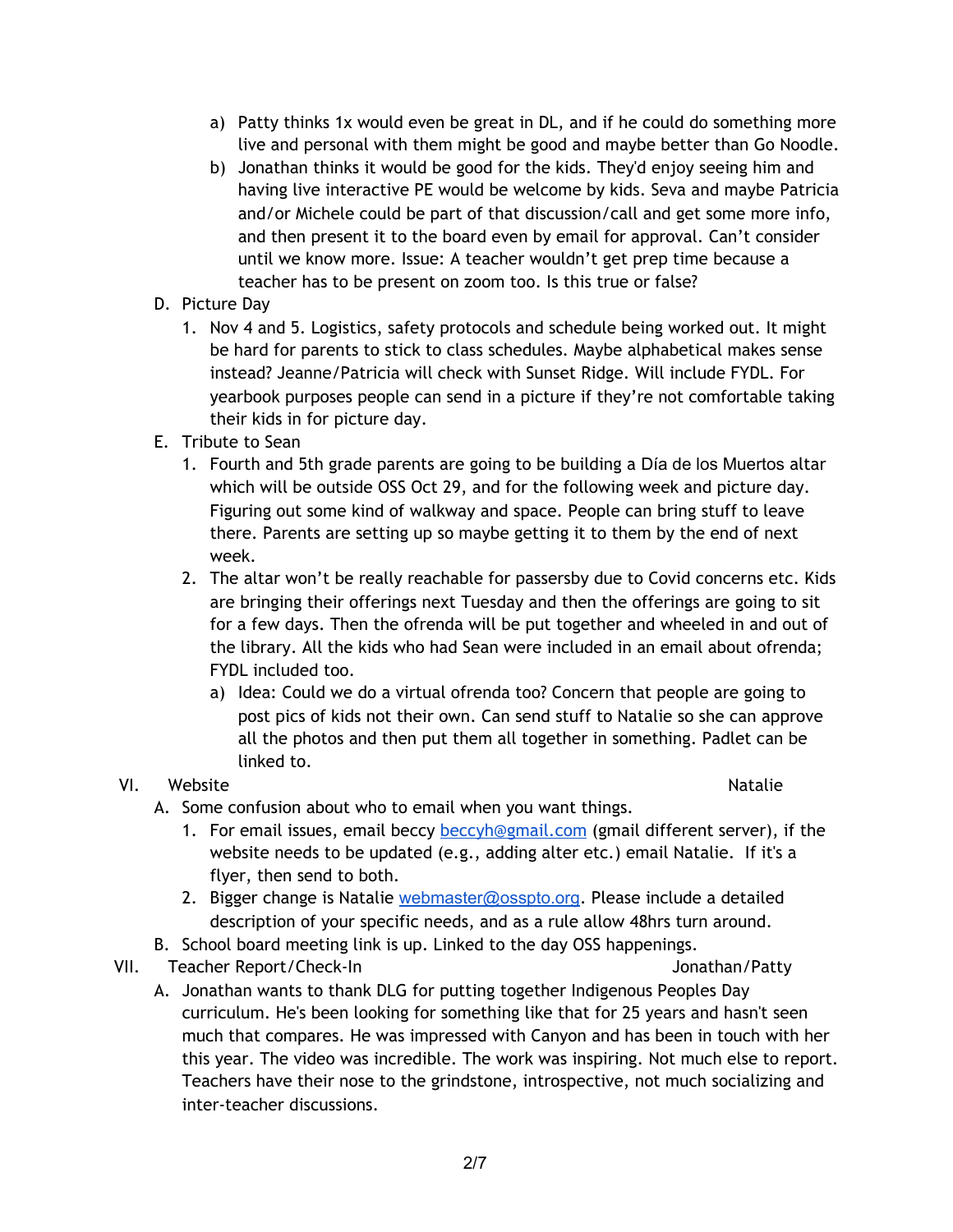- B. Winter Bazaar (Patty)
	- 1. Jonelle, thank you for getting readers for International Literacy Day, Covid did not interfere with that. Thank you for orchestrating.
	- 2. Patty is grateful that the fundraising team is thinking about Winter Bazaar already. Covid making it all the more important. OSS has been dedicated to those programs and she is happy to see it's still going strong. Natalie and Patty have been thinking about how it's going to be here before we know it and have ideas for ways PTO can support and help. How can kids get involved? Maybe food donation or kids making cards for senior agencies like Meals on Wheels? Patty called the PRC and they seemed positive about those ideas too. The thought is to do a combo; a week of giving and couple it with food and maybe card drive for kids to participate in. Can PTO set up baskets in front of school? Can PTO set up a donation platform? Patty can send info through Pacifican's Care so people on their mailing list can donate too. We could split proceeds between the OSS emergency fund and Winter Bazaar.
		- a) Gina said we can do that. Coffee and See's still planning to go to PRC. She likes the food donation and other giving to balance asking our families to dig into their pockets. They're going to talk.
		- b) Patty will send email or video to the other groups of people to get the word out and widen our net and take some pressure off our parents.
- VIII. Parent Representatives Report New York Channels Communist Channels Channels Channels Channels Channels Channels Channels Channels Channels Channels Channels Channels Channels Channels Channels Channels Channels Chann

- A. PSD Board Meeting Sign-Up
	- 1. Krissy reports the SignUp Genius is up and December is not filled.
- B. Krissy or anyone heard anything in the community? Nothing really. Meeting is tomorrow night.
- C. Roster/Communication with Parents
	- 1. Le Kieu wants to clarify if we're keeping track of hours? Yes, but not following up, it's just nice to validate time people are putting in. Le was going to check into getting things set up to check hours, but needs parent contact info and permission.
	- 2. Communication survey update: Only 100 families have responded back and yellow cards haven't come back too (per Virginia). Some teachers are asking parents to come in more often than others versus FYDL, who never go anywhere and it might be hard to remember. Covid making things more difficult in general.
	- 3. The teachers can send information to their classes too, so Ombuds can write the email and teachers can send on their behalf. Jeanne agrees, have the teacher send it out. Virginia can help send emails out if needed.
- D. DLG/Assembly funds
	- 1. The Indiginous Peoples content that Lissen and Hearty and Canyon helped produce. They're using it in their assemblies and paying her. Jonathan again mentioned how powerful Canyon's video was for many reasons (e.g., it teaches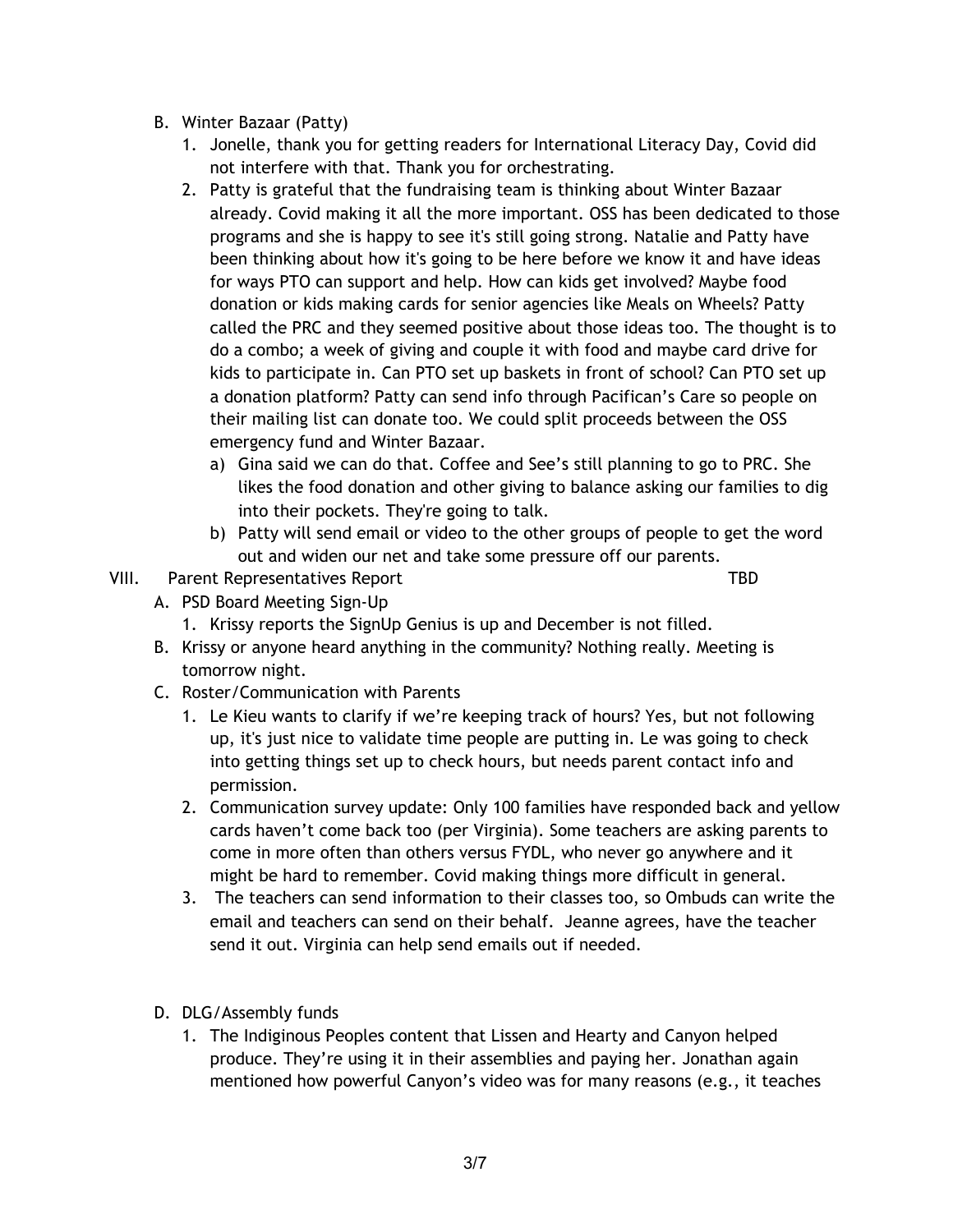the method with the content which is rare to find). Jeanne felt it was really special, and amazing that we could share, and would like to provide funds.

- a) We have a line item for assembly \$3k and DLG \$250. In past years we did an Indigenous Peoples Day assembly so this was in lieu of the assembly. It is appropriate to come out of the Assembly budget. Propose \$200 out of the assembly line item towards our the content.
- E. DLG Webpage: Would be nice to have resources (links) for parents and families around diversity on PTO website.
	- 1. How to vet resources? PTO website so up to us. Natalie just checks for privacy concerns and what OSS doesn't find appropriate. Jeanne wants whatever it is to be looked at before posting. However, the assumption is that adults are the consumers of this website, so vetting standard is different from posting directly for kids.
- F. Ombud Training:
	- 1. Cristin said the meeting went well. Everyone feeling the strain and disconnect and feeling not as informed because we can't walk through halls, etc. We just don't have a method to solve what's going to connect us. No big issues, just a lot of uncertainty.
	- 2. Parent reps can fill in with whatever they can do to fill in those gaps too.
	- 3. Teacher Lily coordinated with Patricia Buddington to get staff birthdays.
- IX. Fundraising **IX.** Superintendent and the set of the set of the set of the set of the set of the set of the set of the set of the set of the set of the set of the set of the set of the set of the set of the set of the s
- 
- A. Read-a-Thon
	- 1. Passed halfway point: \$13,752, donations are simple. Money started coming in fast. 219 students are registered with pledge pages. 12 are FYDL. Can Virginia shoot another note out to FYDL? Some confusion with reading logs. Gina cleans up on the back, and she wants to try to make it easier. Maybe a coding challenge for 7 and 8th graders? Build a reading log app next year (ha ha). She also feels like they need better reports for teachers. Gina will send reports but teachers can ask whenever. Big news: On Monday, October 19, OSS is going to do a night of reading 'readathon live' virtually, with guest readers, musical guests, etc., to build excitement and community. More info will come out tomorrow. Also, a donation party. Separate link for that night and so money tracked just there not per class.
- B. Dine out: Panda Express and Round Table this month.
- C. See's Candy online. The flyer is on website. People order and we get the money, it goes to OSS emergency fund and PRC.
- D. Simple Pleasures Coffee fundraiser kicks off end of October, but more info when Jenny is back.
- E. Spiritwear: Looked into Custom Ink. We can order online and not have inventory. We pick 5 items that go into the store, it runs for 6 weeks, and then can reevaluate after 6 weeks and keep or change. Thinking of adding PJs and baseball hats.
- F. Move-a-Thon
	- 1. Plan is for a district wide event. This is not a typical fundraiser. The goal is to bring the Pacifica community together and give us all something to do to get us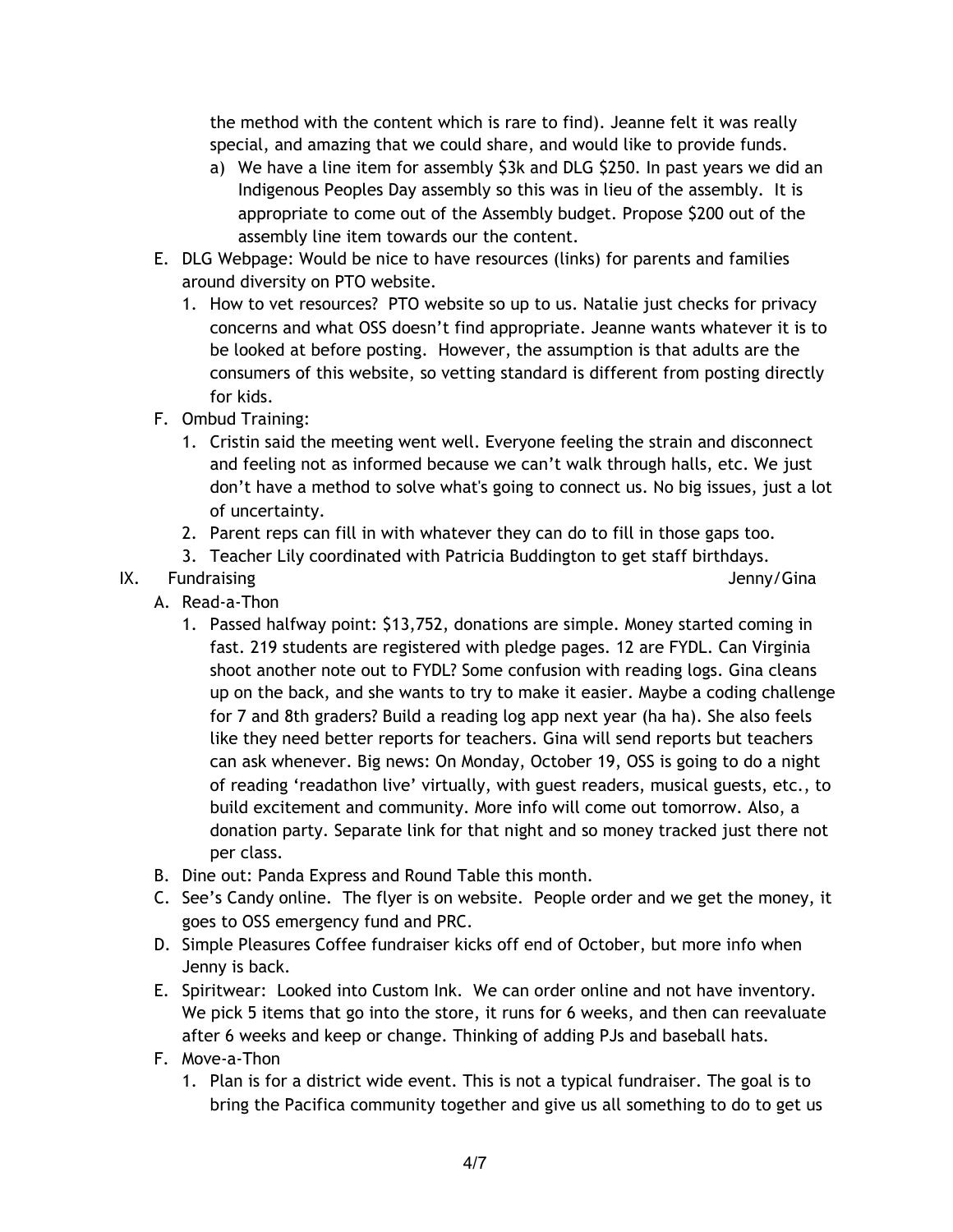together and get us all moving since we're not going out as much. Free registration for all families and then donations will be asked for to their home school. Runs from Nov 30 to Dec 18. Families download a Bingo card with different activities per day and log like that. Fun stuff. Pacifica Runners Club is also on board and spreading the word. Not a PEF event.

- G. Pavers: Patricia and Jenny
	- 1. Jenny went to look at the cost. \$18ish to get bricks with engraving. But we need to find where on campus to put them and determine cost by how many bricks we need etc. Ideas about where to put them: Garden? Library? Front of school? Someone needs to go out and take pictures and measure. Hoping to use local companies. Submitting it to George to find out how deep to dig etc.
- X. Treasurer's Report **All and Struck and Struck and Struck and Struck and Struck and Struck and Struck and Struck**

- A. CPA Proposal
	- 1. 1 hour seminars for free and answering questions (not during tax season). This CPA does this for various sizes of business etc. His information was organized and he had all the questions answered even before they were asked. PTO had looked local but this guy is in Sacramento. Patricia thinks price is reasonable and finds it appealing that he can do training for the Board, not just the Treasurer. Same rate as a person from 10 years ago at discount for OSS. \$900 tax returns. Seems like a very lucky deal. Most CPAs don't take 990s, our tax form. Training might be iffy. Taxes though seem solid.

a) Motion approved for engagement of CPA pursuant to letter to be distributed.

- B. Finance Team Communications
	- 1. Jessica goes to OSS once a week and checks messages and collects money left in the locked box. Jordan can do checks too. The physical coordination is slow like everything else this year. Mary contacting ongoing donations.
- XI. Presidents' Report

A. General Meeting: Reschedule because it's currently scheduled on the last presidential debate night. Proposal Tuesday: 10/27/20.

B. PTO Packets: PTO Packets haven't gone out. Need to get those out for donations by the end of the year and for people to get their yellow cards in. Also need paper copies because electronic copy is having issues and hard copies are likely more successful. Teachers could stick them in whatever packet goes home with the youngest students in each family and send them electronically.

C. PEF Update

1. Patricia- Cabrillo is looking at adding a PEF member to their board, might come to OSS too.

2. No PEF remote band supplies refunds. PEF has district wide and big picture stuff. Band is being taught in Vallemar and Cabrillo using different band teachers, so the decision to reimburse falls to PTO. PEF is getting a lot of parent requests for stuff for their schools, but they need to go to PTO first. We're trying to support them by fielding those requests.

- D. PSD Board Meeting Update
	- 1. FYDL Supply Fund (Teacher Supplies/Band)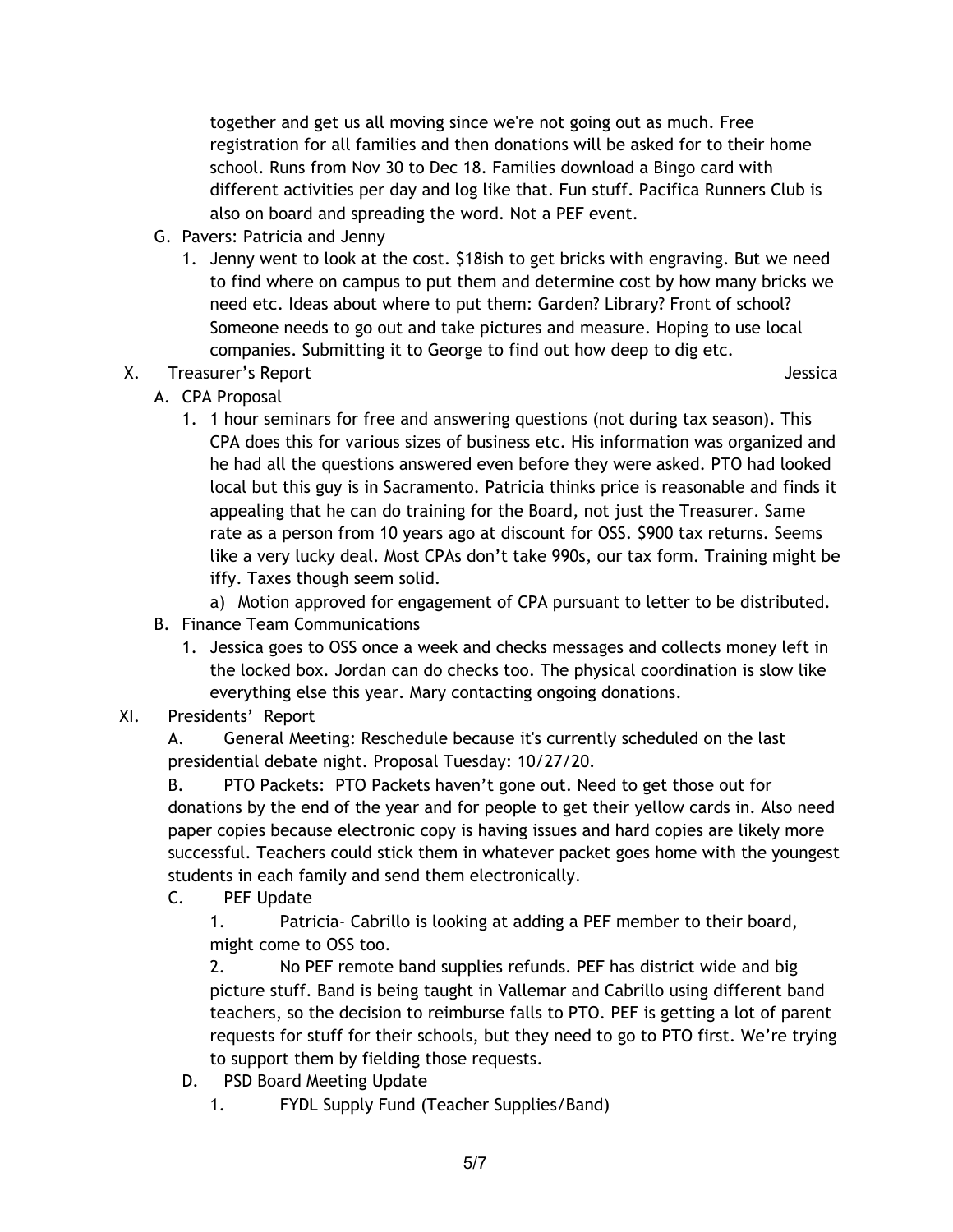- a) District has budgeted \$300 per teacher primarily for technology needs. PTO has already paid for some things, so teachers please use district money first and then come to PTO, and we'll have a separate \$250 per teacher line item for technology or DL needs.
- b) Trying to find out the best way to financially support FYDL classes with OSS students. Maybe fund by percentage split for class by PTO? Or per student? Need to come to some method so we can support the teachers with OSS kids. We have 70 kids in FYDL throughout all the schools. If we do \$30 per kid it's about \$2100 to put aside. (We give \$1000 per class to OSS teachers for perspective). PTO would be grateful for input from teachers to help assess need:
	- (1) OSS teachers perspective:
		- (a) Jonathan: Sees a need. District cut back on some of the programs teachers could use, so supplemental funding might be useful there. A lot of teachers would like a second monitor especially in older grades: 1 to watch students, one to teach from, so more money is appreciated.
		- (b) Natalie is cannibalizing the computer lab up so teachers have all gotten their regular size monitor asks. She recommends spending for new doc cameras because ours are old and not compatible. Some teachers do want a really big monitor. Headphones, microphones, etc needed too. Tech requests are increasing as teachers are now more experienced with online teaching and recognizing what they need now. Purchase orders and red tape made it hard for teachers to get reimbursed. Communication from District iffy and Amazon doesn't work with purchase orders, so having funds on hand is very useful.
			- (i) Document cameras cost multiple use? Ipad possible? Michelle and Jennifer and Virginia are using Ipads as document cameras and purchasing the mount for it. A good usb doc camera is \$200 and compatible with a laptop, but questionable with Zoom. So maybe use tech \$ for that and big monitor.
		- (c) So we feel \$250 for our OSS teachers is reasonable in addition to the classroom supply budget to try to facilitate this craziness. Maybe Natalie and Jeanne can filter which pot expenditures come out of.
		- (d) Propose a line item for \$250 for OSS DL (and includes Jessica and Beccy's FYDL class).
	- (2) How to fund OSS FYDL students:
		- (a) The PTOs all want to do something, everyone has a different budget. Sunset Ridge gets separate money and might not be PTO related at all. Some PTOs are funding by percentage. Everyone is trying to find out what their caps are. Need to get information from PTO at other schools so we can understand scope and what everyone is able to do. Michele can reachout, she knows receipts are being submitted.